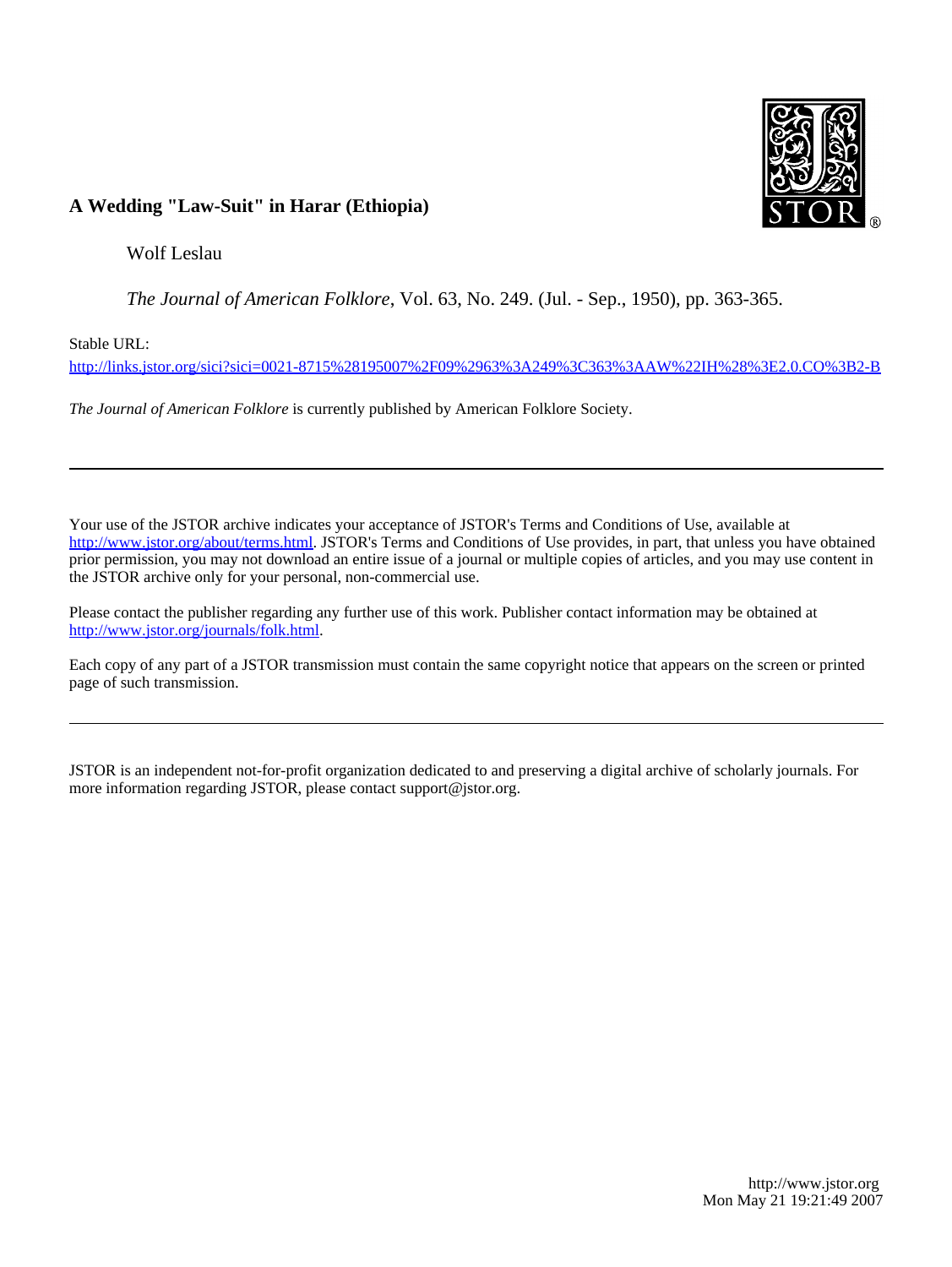## *Notes and Queries*

Molhers 8oas & Dauters in thousauds they afoud did cry For msrcy & forgiveuess unto the Lord that rul s on high

When they were leaving Ireland& partaking the hOme they land so dea Little did their r elations think tht ehis sad news they were doom'd to dear Their neighbours friends & parents who oftc ntimes for them did pray They are now comsnm'd in fire in Chicago all in America

Those whO eecaped this dreadful doom they claim our pity too To see tem runiug from the fire shouting alas what shall we do The Methe s with their childreu it was heartrendiag for to hear The screams of them were terifying the hardest heart would shed a tear

As they sufferd this nest au nl death we hope their souls in heaven may dwell Lhe paina & torture they went through I'm sure no mortal toug can tell Thei loving friends in Ireland will weep for them for many a day, With broken hearts lamentiug their loes by fire in America

Now there hos been **a** aoble c 11 through the world every where Te raise upon subscriptioa for the surviveing sufferers there And in every part let eaeh feeling he rt come forward with their mite For to assist thoie poor distrc s'd may God proteet them day & night

So aow to end those feeling lines I hope you'all will lend your aid Andfreely extend y ur charity to those pODr suffering peeple God has sav'd And may you r c ive he rewward that has been promised upon the great adonu ing day And for those poor Christians tbat lost their lives let young and old now for them pray

At the head of the sheet is a crude cut representing Moses receiving the Ten Commandments. The illustration has no connection whatever with the text; why is it there? Perhaps those who read these rhymed antecedents of the tabloid extra felt that without a picture they weren't getting their ha'penny's worth. At the foot of the sheet is a line, only partly legible, identifying the printer. Apparently he thought well enough of his handiwork to wish to be known to its readers.

I am indebted to Miss Kay Van Deurs of New York City for a copy of Cronan's ballad.

## DAN G. HOFFMAN

*Temple University, Philadelphia* 

A WEDDING "LAW-SUIT'' IN HARAR (ETHIOPIA):-A wedding in the city of Harar lasts for several days.' Every night the boys and girls gather either in the house of the bride or of the bridegroom and pass the evening singing songs. The boys sing duets and the girls respond in chorus.<sup>2</sup>

From time to time the song is interrupted by the "wedding law-suit," described below and called *seranta*.<sup>3</sup> In this "law-suit" the boy singers interrupt their song and accuse a chosen person of the gathering of having laughed while the young people played and amused themselves. The accused defends himself and the accuser and

<sup>1</sup> The inhabitants of Harar are Moslems.

For a collection of wedding songs see my "Chansons Harari" in **Rassegna** *di Studi Etiopici,* **6** (**1947**), **130-60.** 

Abstract from *sera* "in the name of."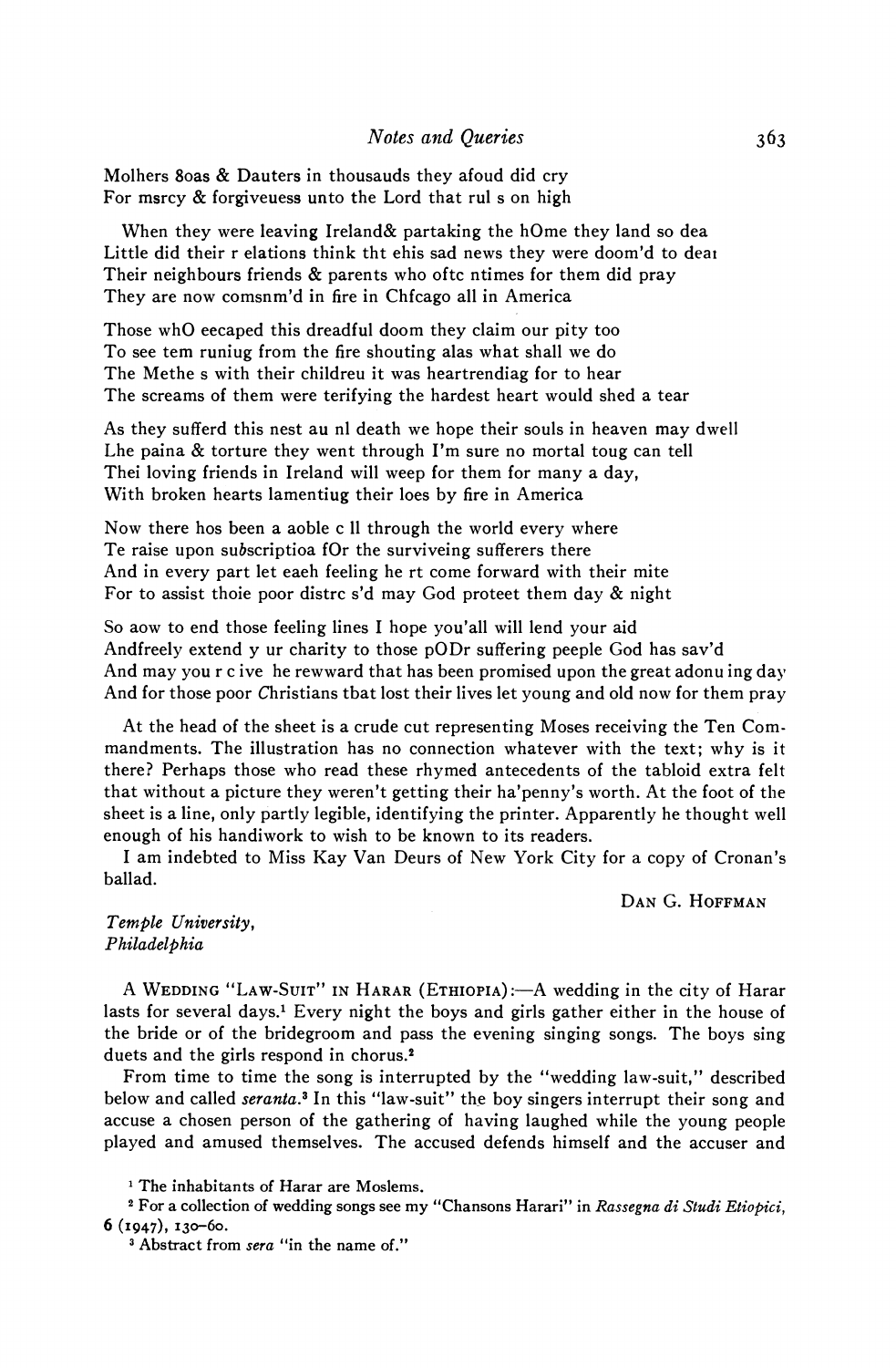accused both must provide warrantors<sup>4</sup> who pledge gifts. The trial starts. Each party brings witnesses and their testimony will decide on who wins the case. The loser or his warrantor has to bring the required amount of pitchers of drinks. If he cannot afford to give the required amount he entreats the attendants for permission to bring the half of the amount. The attendants grant him this favor and all of them share the drinks brought by the loser. This was the ultimate purpose of the "law-suit."

The text of the "law-suit" is formal and was given to me as follows.

 $A =$ accuser,  $B =$ accused.

A: "In the name of the bridegroom, in the name of the bride, in the name of the young man; if there are left (others that I don't mention), forgive me. As to the *garad5*  Ahmad Addus, I ask for a verdict against him. When the young men played he laughed, indeed; I want you to inform yourself about it (for me)." *araz sera*, *arazit sera, darma sera; zipara bal gir, awfi iislufi. abmad addas garad-be hap i\_ka3-b-ab-a.\_k*  därma yitfeqär-z-āl qada sehaqa-wa; tilämdu-lu-ñ ikäšak.<sup>6</sup>

B.: "I am called" (that is, "I am ready to answer"). *tätärahku*.

A: "Because you did this you are guilty." *yukut e-dfki-le bdfil intab.* 

B: "I am not guilty." *bāṭil-um altäñ*.

A: "I give ten pitchers." *assir gämbo ista.k* 

B: "I accept (the bet)." *agaba.* 

The attendants say: "Call for warrantors." wās tiruhu.

The accuser and the accused say: "So-and-so, be warrantor for me." *bebal, was kullefi.* 

The warrantors say: "I am" *kanku.* 

The attendants say to the accused: "Account for your witnesses." *ragaka helpi.* 

B: "So-and-so, So-and-So, So-and-so." *bebal-wa, bebal-wa, bebal* (He chooses an odd number of witnesses.)

The witnesses stand in front of the attendants.

A (to the witness): "You know, and know for me (that is, testify for me). When the young people played, Abmad Addus laughed." *tuqdk-a uplefi. ddrma yitfeqdrzal*   $ahm\ddot{a}d$  add us zisähaganät-le.<sup>7</sup>

B (to the witness): "Against me, you don't know anything against me. When the young people played I did not laugh." *ambe-m atupbafi, darma yitfepdr-2-a1 alsdhap\_ku-m.* 

The witness say: "May (God) make me (a witness) who testifies the truth and be saved. Abmad Addus laughed (or did not laugh) when the young people played." *hap ikib-ma ysE-z-a1 y6SaA. abmad addas darma yitfepar-z-a1 sabapa* (or *al-sabapa-m).* 

A (if the witness testified in his favor): "He testified for me." *dn-le keba.* 

B (if the witness testified in his favor): "He testified for me." *an-le keba.* 

All the witnesses testify. The voices are counted. The winner then says to the loser: "Raise" (that is, the required amount). *haf us*.

The loser says: "I raise" haf āsku.

The companions of the bridegroom say to the warrantor of the loser: "Pay." *kafal.* 

The warrantor then gives the amount of pitchers agreed upon. If the loser cannot afford to pay the whole amount he entreats the attendants to do him a favor and to

The warrantors play a great part in Ethiopian procedure.

<sup>5</sup> Is a title.

**<sup>6</sup>**The text is in the language of Harar called *adare.* It belongs to the Semitic languages of Ethiopia.

**A** substantivized verbal form.